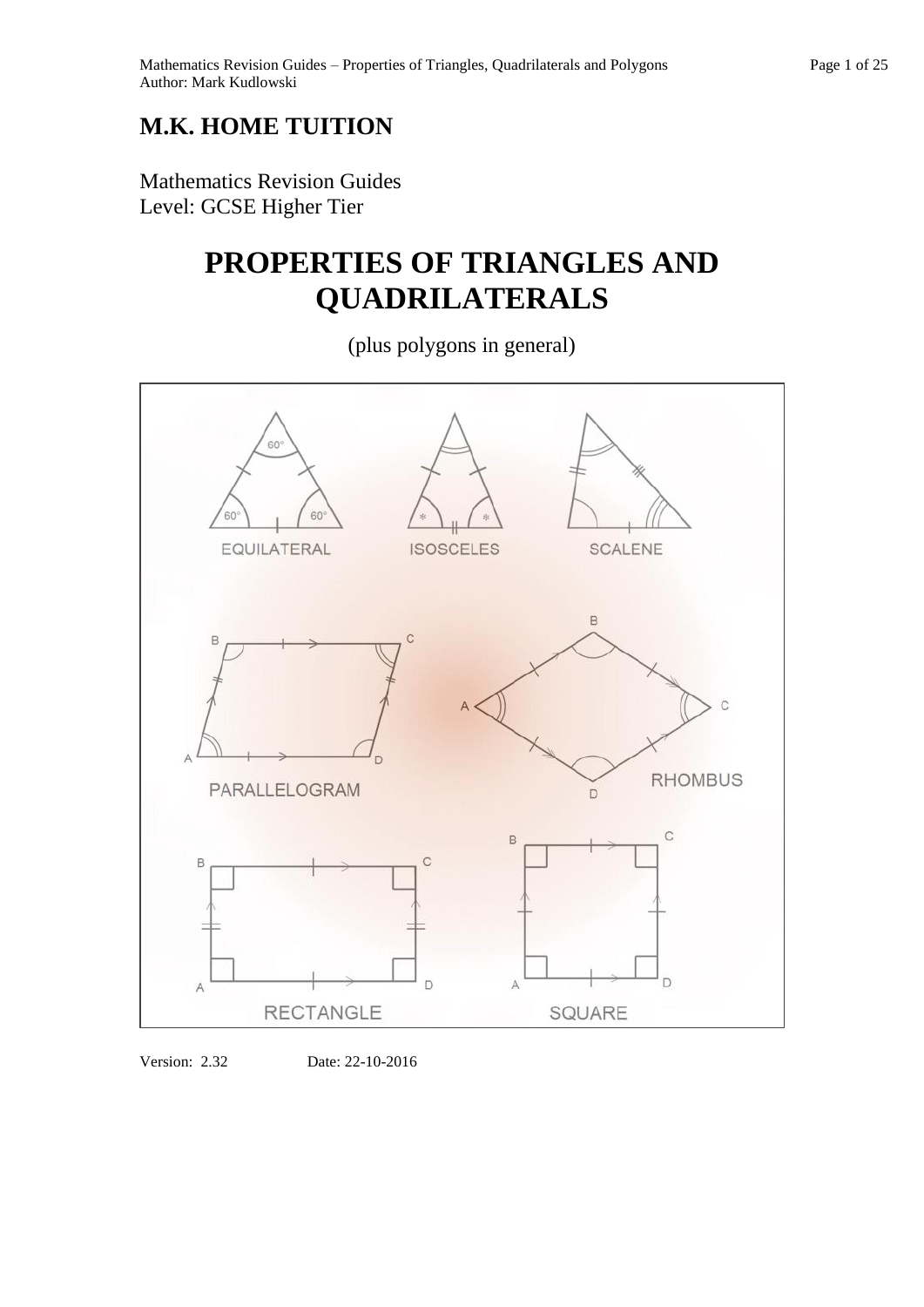#### **PROPERTIES OF TRIANGLES AND QUADRILATERALS**

#### **Revision.**

Here is a recap of the methods used for calculating areas of quadrilaterals and triangles. There are more examples in the Foundation Tier document "Measuring Shapes".

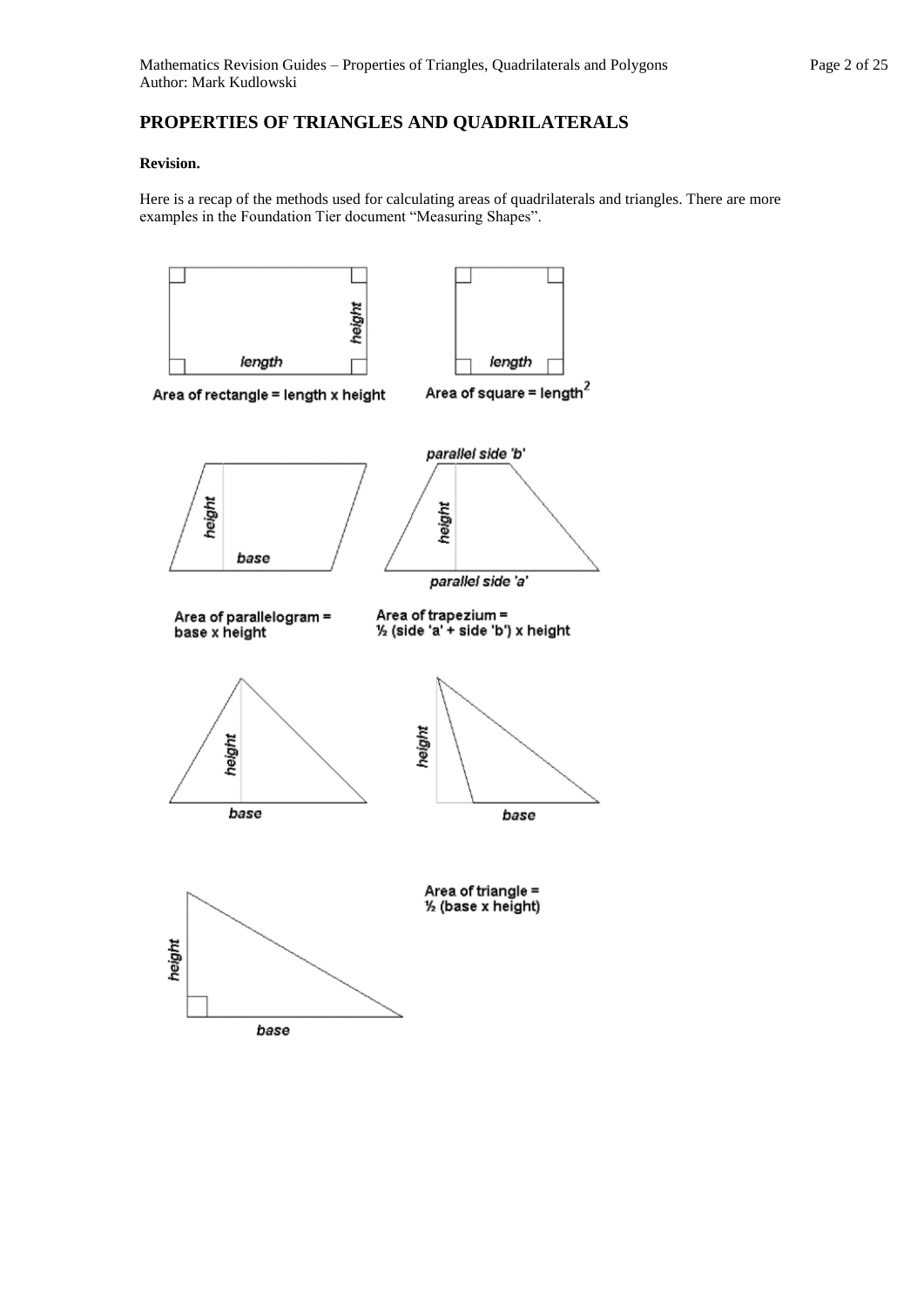#### **Types of triangles.**

Triangles can be classified in various ways, based either on their symmetry or their angle properties.



An **equilateral** triangle has all three sides equal in length, and all three angles equal to 60°.

An **isosceles** triangle has two sides equal, and the two angles opposite the equal sides also the same. Thus in the diagram, angle  $A = angle C$ .

A **scalene** triangle has all three sides and angles different.

All triangles have an interior angle sum of 180°.



Another way of classifying triangles is by the types of angle they contain.



An acute-angled triangle has all its angles less than 90°. A right-angled triangle has one 90° angle, and an obtuse-angled triangle has one obtuse angle.

Because the sum of the internal angles of any triangle is 180°, it follows that no triangle can have more than one right angle or obtuse angle.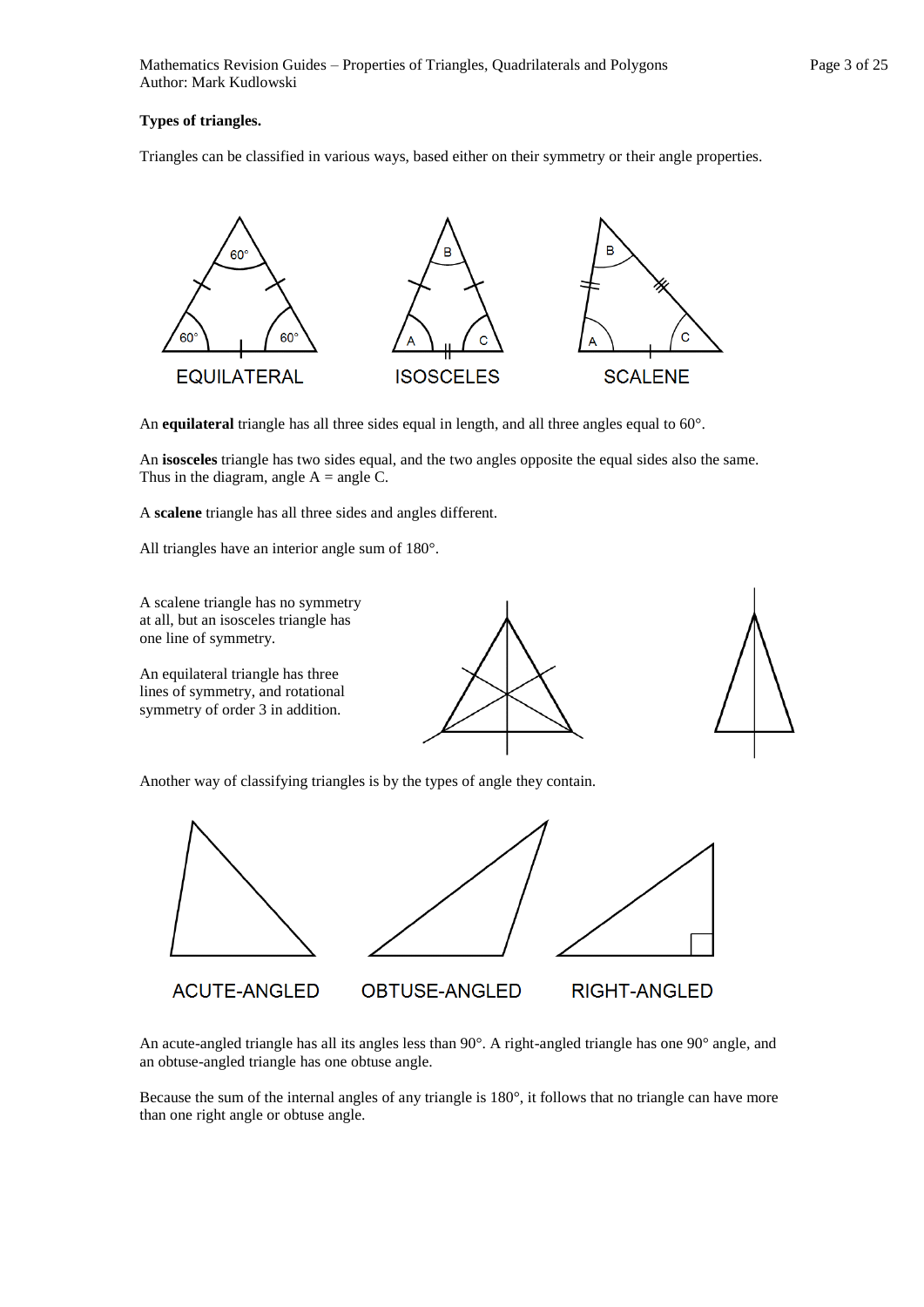#### **Example (1):**

i) Find the angles A, B and C in the triangles below.



ii) Is it possible for a right-angled triangle to be isosceles? Explain with a sketch.

i) In the first triangle, the given angle is the 'different' one, so therefore the two equal angles must add to (180-46)°, or 134°. Angle A = half of 134°, or 67°.

In the second triangle, the 66° angle is one of the two equal ones. Hence angle B =  $180^{\circ}$  -  $(66 + 66)^{\circ}$ , or  $48^{\circ}$ .

The third triangle is scalene, so angle C =  $180^\circ$  -  $(51 + 82)^\circ = 47^\circ$ .

ii) Although no triangle can have two right angles, it is perfectly possible to have an isosceles rightangled triangle. Two such triangles can be joined at their longest sides to form a square, and this shape of triangle occurs in a set square of a standard geometry set.

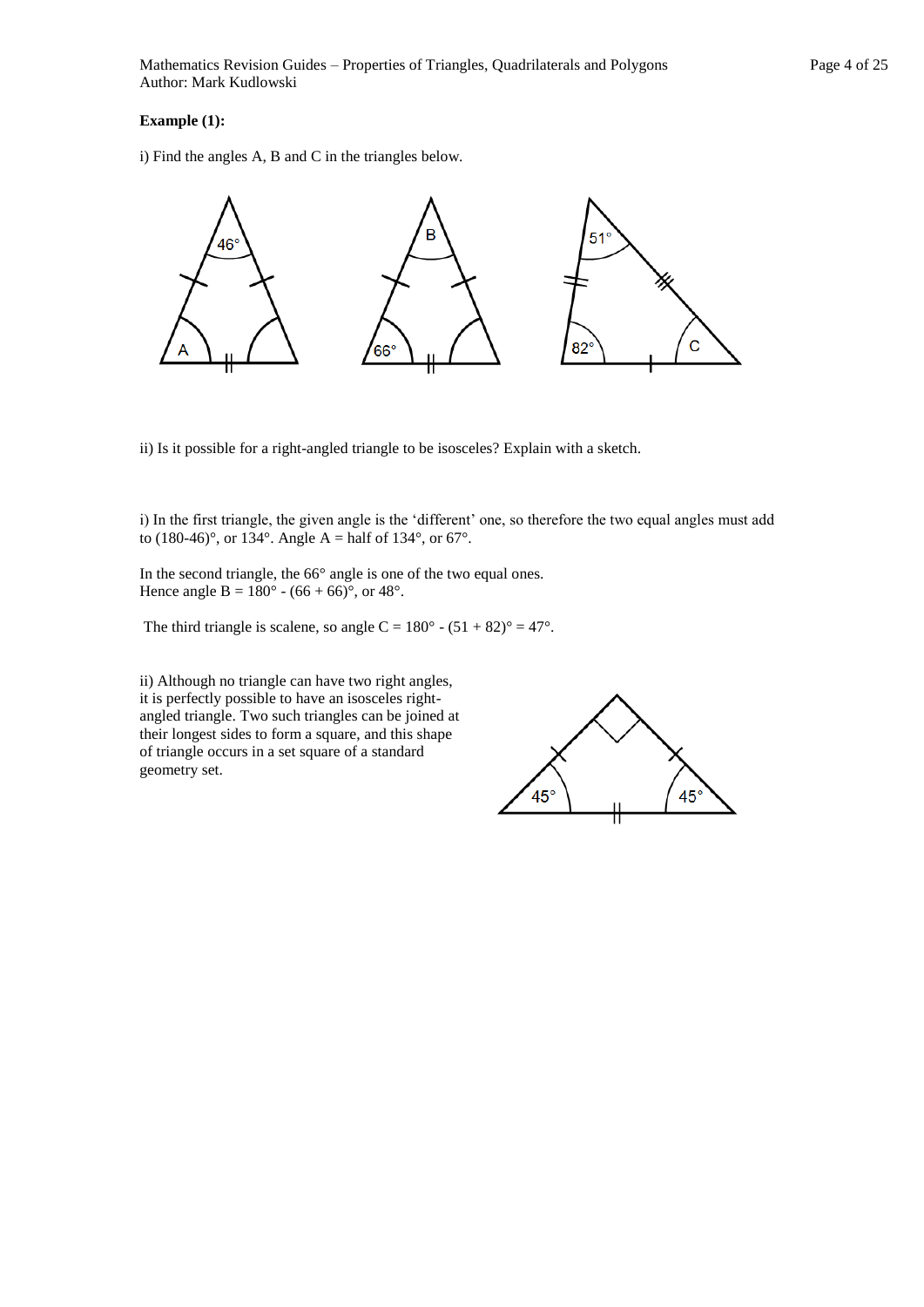Here is the proof that the interior angles of any triangle add up to 180°.



Draw line parallel to base of triangle





Marked angles are equal (alternate)



 $A + B + C = 180^\circ$  (degrees in a straight line)

#### **The exterior angle sum of a triangle.**

Alternate angles again

Since an exterior angle is obtained by extending one of the sides, it follows that the sum of an interior angle and the resulting exterior angle is 180°. See the diagram.

The interior angle-sum,  $A + B + C$ , = 180°.

The exterior angle sum is

$$
((180 - A) + (180 - B) + (180 - C))
$$

or  $(540 - (A + B + C))^{\circ}$ 

or  $540^{\circ}$  -  $180^{\circ}$  =  $360^{\circ}$ .

 **The exterior angle sum of a triangle is 360°.** 

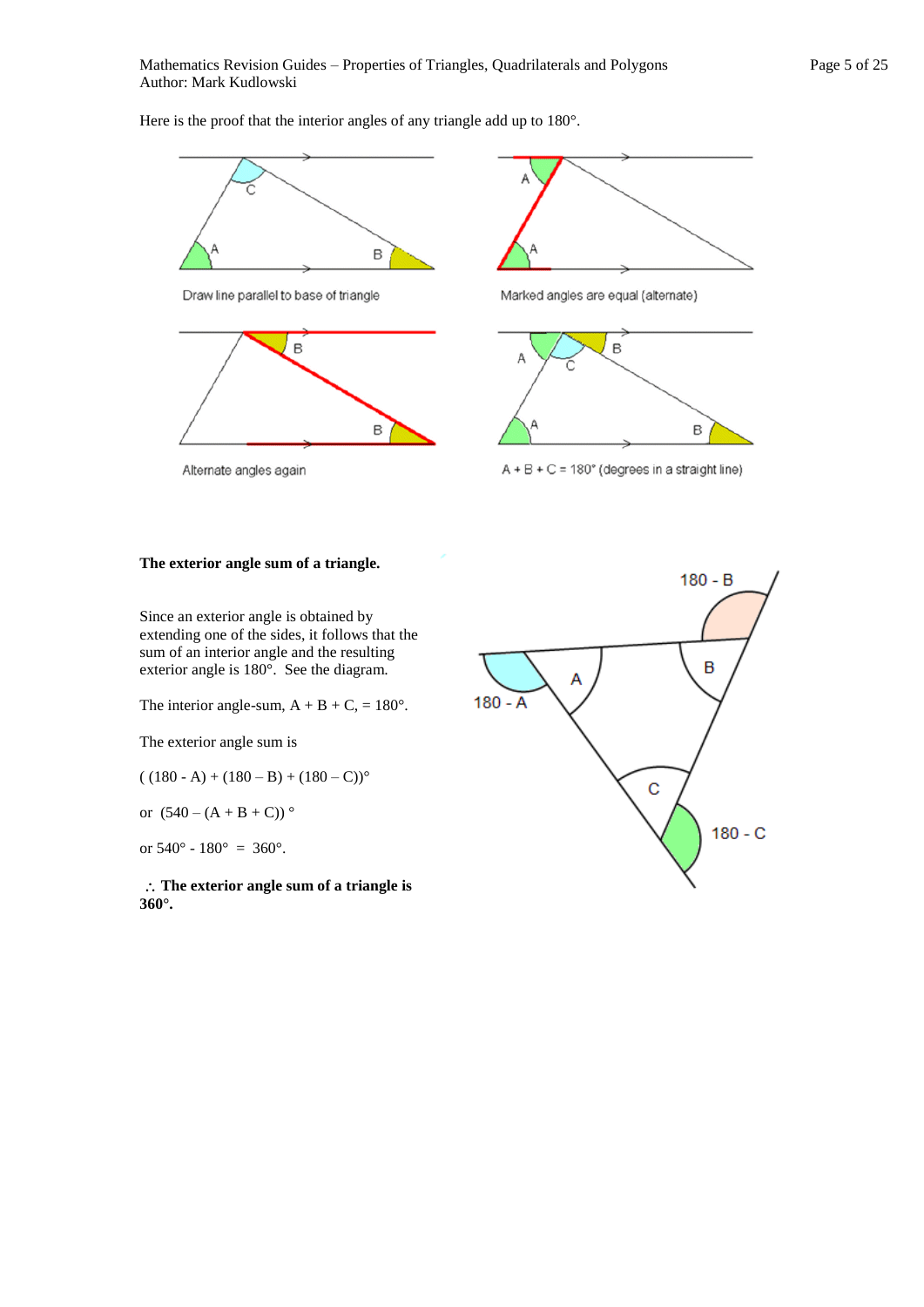#### **Congruent Triangles.**

Two triangles are said to be congruent if they are equal in size and shape.

In other words, if triangle *B* can fit directly onto triangle *A* by any combination of the three standard transformations (translation, rotation, reflection), then triangles *A* and *B* are congruent.

#### **Conditions for congruency.**

#### **3 sides (Side – Side – Side or SSS)**



If three sides of one triangle are equal to the three sides of the other, then the triangles are congruent. (Note that the triangles are mirror images of each other, but they are still congruent.)

**2 sides and the included angle (Side – Angle – Side or SAS)**



If two sides and the *included* angle of one triangle are equal to two sides and the *included* angle of the other, then the triangles are congruent.

(The included angle is simply the angle between the two given sides).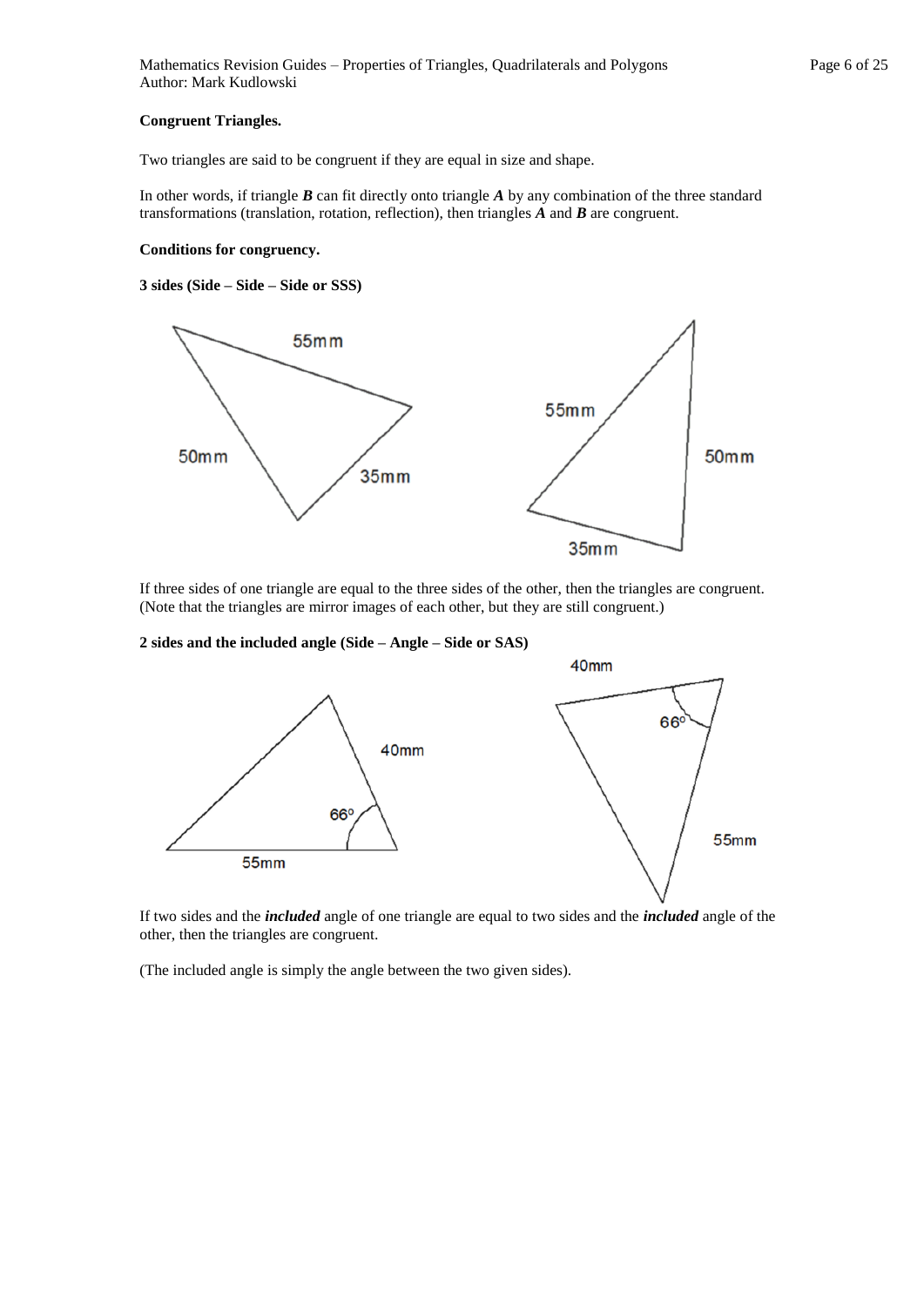#### **2 angles and a corresponding side (Angle – Angle – Side or AAS)**



If two angles and a *corresponding* side of one triangle are equal to two angles and a *corresponding*  side of the other, then the triangles are congruent.

Here, the 60 mm sides correspond, as each one is opposite the  $73^{\circ}$  angle.

The variation below is the "**ASA**" form where two angles and the *included* side of one triangle are equal to two angles and the *included* side of the other.

We could also say that the sides correspond, as each one is opposite the unmarked angle (here 81° by subtraction).

Of course, if *two* angles of each triangle are equal, then the third angle must also be equal.



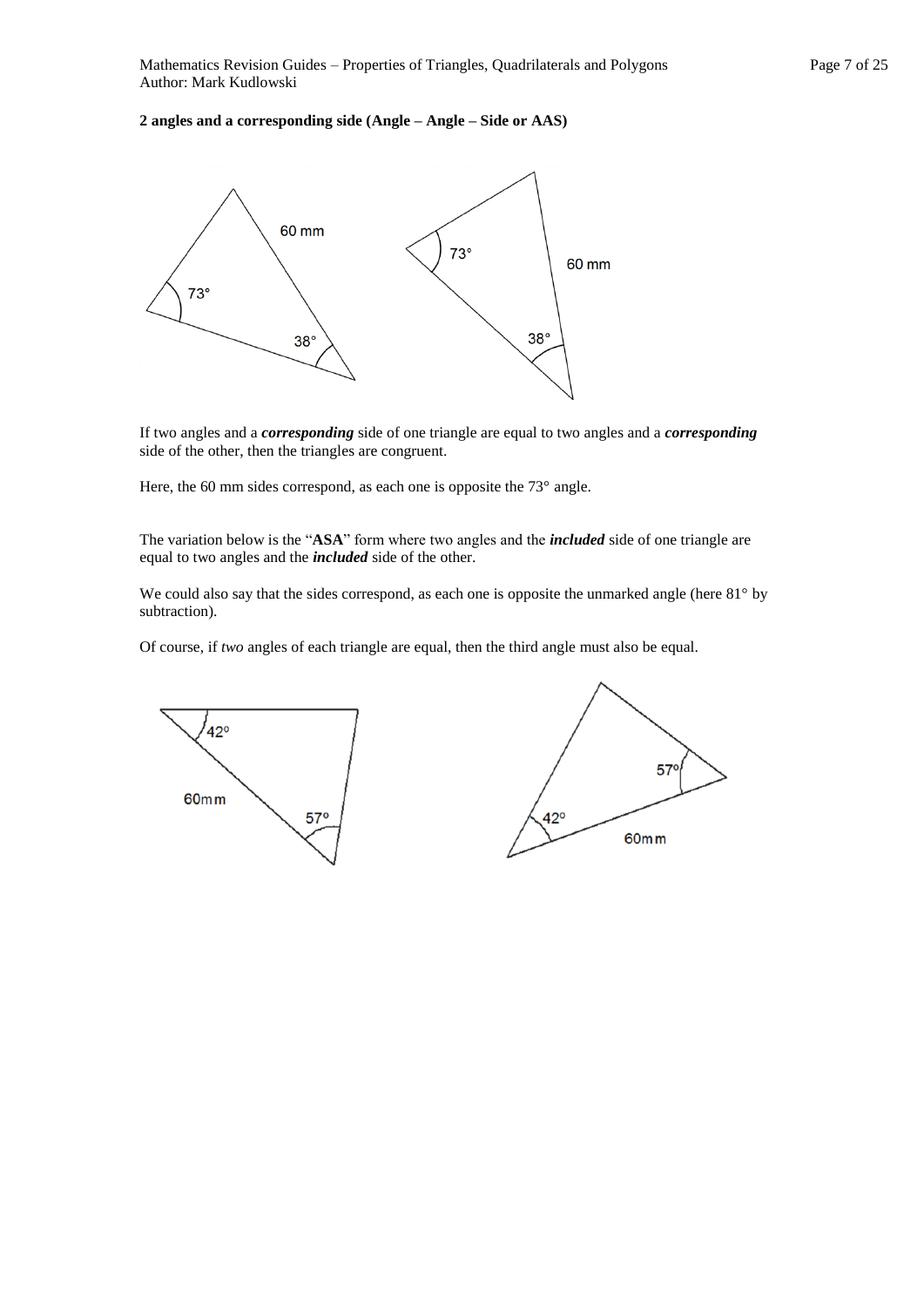#### **Hypotenuse and one other side (Right Angle – Hypotenuse – Side or RHS).**

#### **(Applies only to right-angled triangles)**



If the hypotenuse and one side of one right-angled triangle are equal to the hypotenuse and one side of the other, then the triangles are congruent.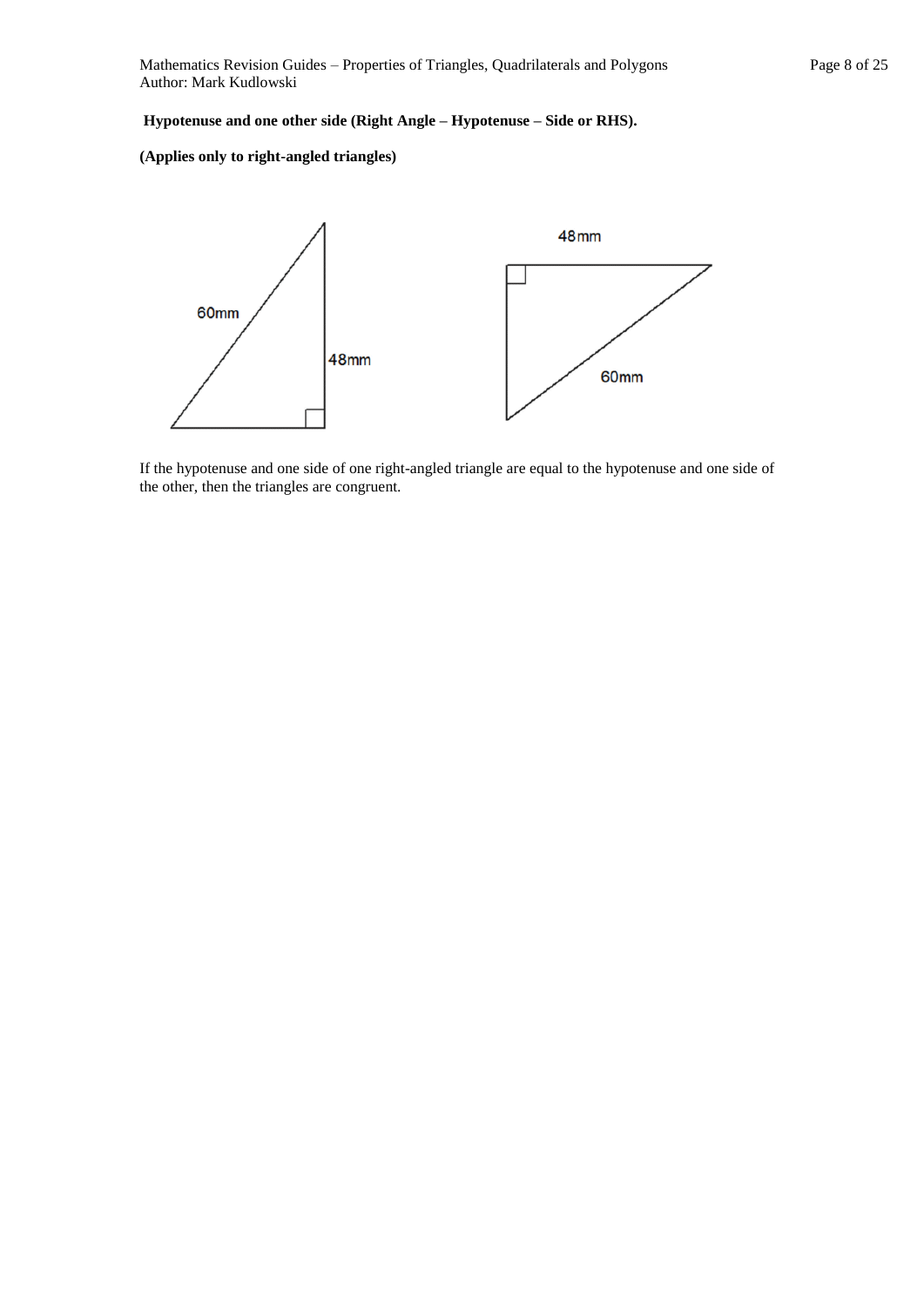#### **Conditions insufficient for congruency.**

The four conditions above guarantee congruency of triangles, but the following do not:

#### **2 angles and a non-corresponding side**



The two triangles above are **not congruent** because the 60mm sides do not correspond. In the left-hand triangle, the 60mm side is opposite the 81° angle, but in the right-hand triangle, the 60mm side is opposite the 57° angle. The triangles do have the same shape, and are therefore **similar.** 

#### **3 angles**

This is a generalisation of the above case - the sides opposite the  $81^\circ$  angle are not equal . The triangles have the same shape, therefore they are **similar**, but not congruent.

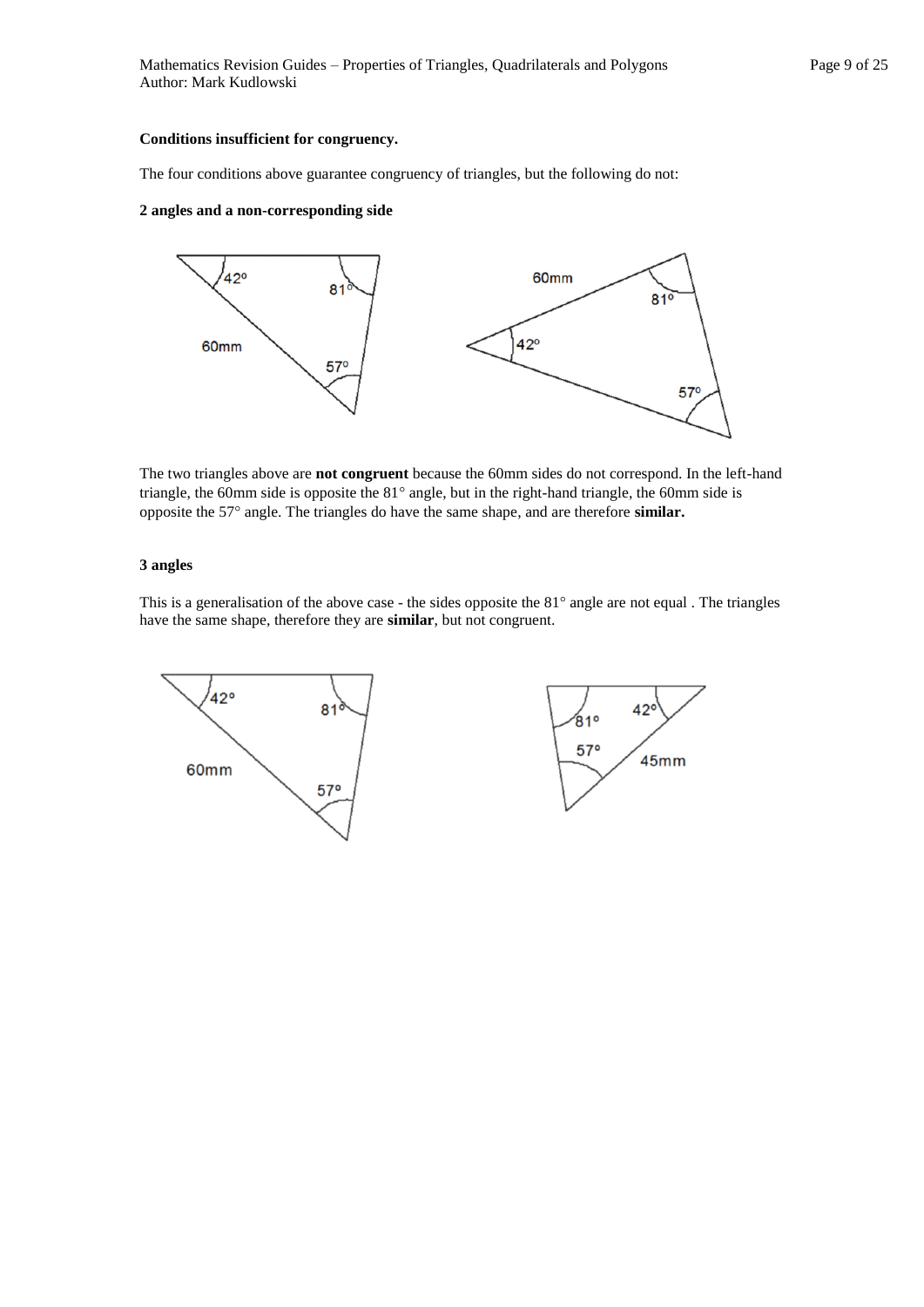#### **An angle** *not* **included and 2 sides**



The triangles above have two sides equal at 45mm and 65mm, but the angle of 36° is crucially **not the included** angle. They are emphatically not congruent - in fact they are not even similar.

**A**ngle-**S**ide-**S**ide does not guarantee congruency – so don't be an **ASS** !

The reason is as follows: when attempting to construct the 45mm side, the compass arc centred on O cuts the third side either at B or C, giving two possible constructs – namely triangles OAB and OAC.



**Example (2a):** ABCD is a kite. (See the section on quadrilaterals later in the document.)

Prove that the diagonal AC divides the kite into two congruent triangles ABC and ADC.

A kite has adjacent pairs of sides equal, so  $AB = AD$  and  $BC = CD$ .

Also, the diagonal of this kite, AC, is common to both triangles.

Hence three sides of triangle ABC = three sides of triangle ADC.

**triangles ABC and ADC are congruent (SSS) .**

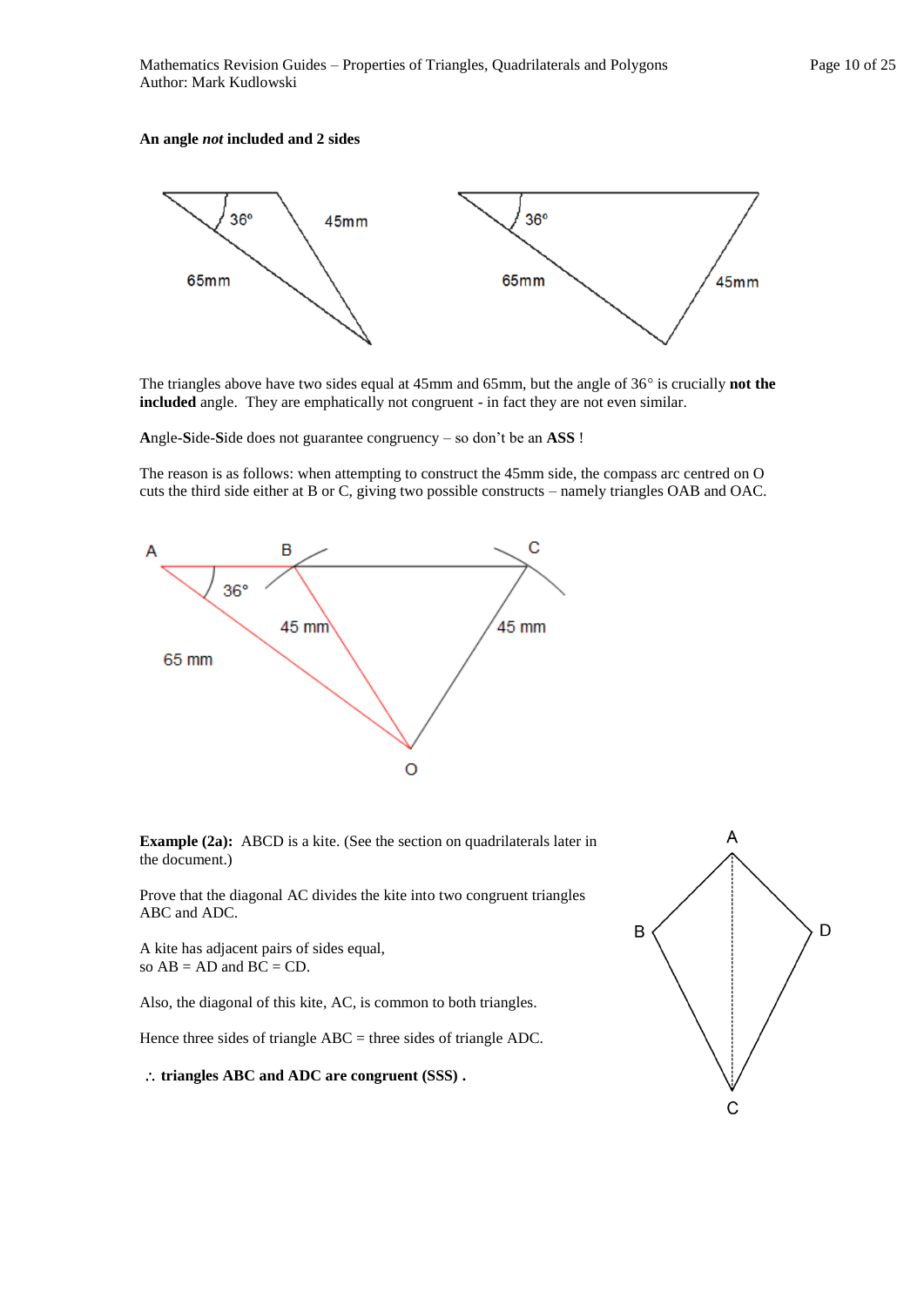Mathematics Revision Guides – Properties of Triangles, Quadrilaterals and Polygons Page 11 of 25 Author: Mark Kudlowski

**Example (2b):** The illustrated figure is made up of a square and two equilateral triangles, each of which has a side length of one unit.

Prove that triangles CDE and BCF are congruent.

The interior angle of a square is 90° and the interior angle of an equilateral triangle is 60°.

 $\therefore$   $\angle$  EDC =  $\angle$  BCF = 90° + 60° = 150°.

Also,  $BC = CF = 1$  unit and  $CD = DE = 1$  unit.

Hence two sides and the included angle of triangle CDE are equal to two sides and the included angle of triangle BCF.

**triangles CDE and BCF are congruent (SAS) .**



**Example (2c) : Figures ABCD and AEFG are squares.** 

Prove, using congruent triangles, that DG = EB.

The triangles in question are AEB and AGD. Now,  $AG = AE$  and  $AD = AB$ , so two sides of one triangle are equal to two sides of the other.

Let the included angle BAE of triangle  $AEB = x^\circ$ .

Because  $\angle$  BAE +  $\angle$  BAG =  $\angle$  EAG = 90°,  $\angle$ BAG = (90-*x*)°.

Also,  $\angle$ BAD = 90°, so  $\angle$  DAG = 90° -  $\angle$  BAG, or 90° -  $(90 - x)$ ° =  $x$ °.

 $\therefore$  the included angles BAE and DAG are both equal to  $x^{\circ}$ .

Two sides and the included angle of triangle AEB are equal to two sides and the included angle of triangle AEG.

**triangles AEB and AEG are congruent (SAS) .**

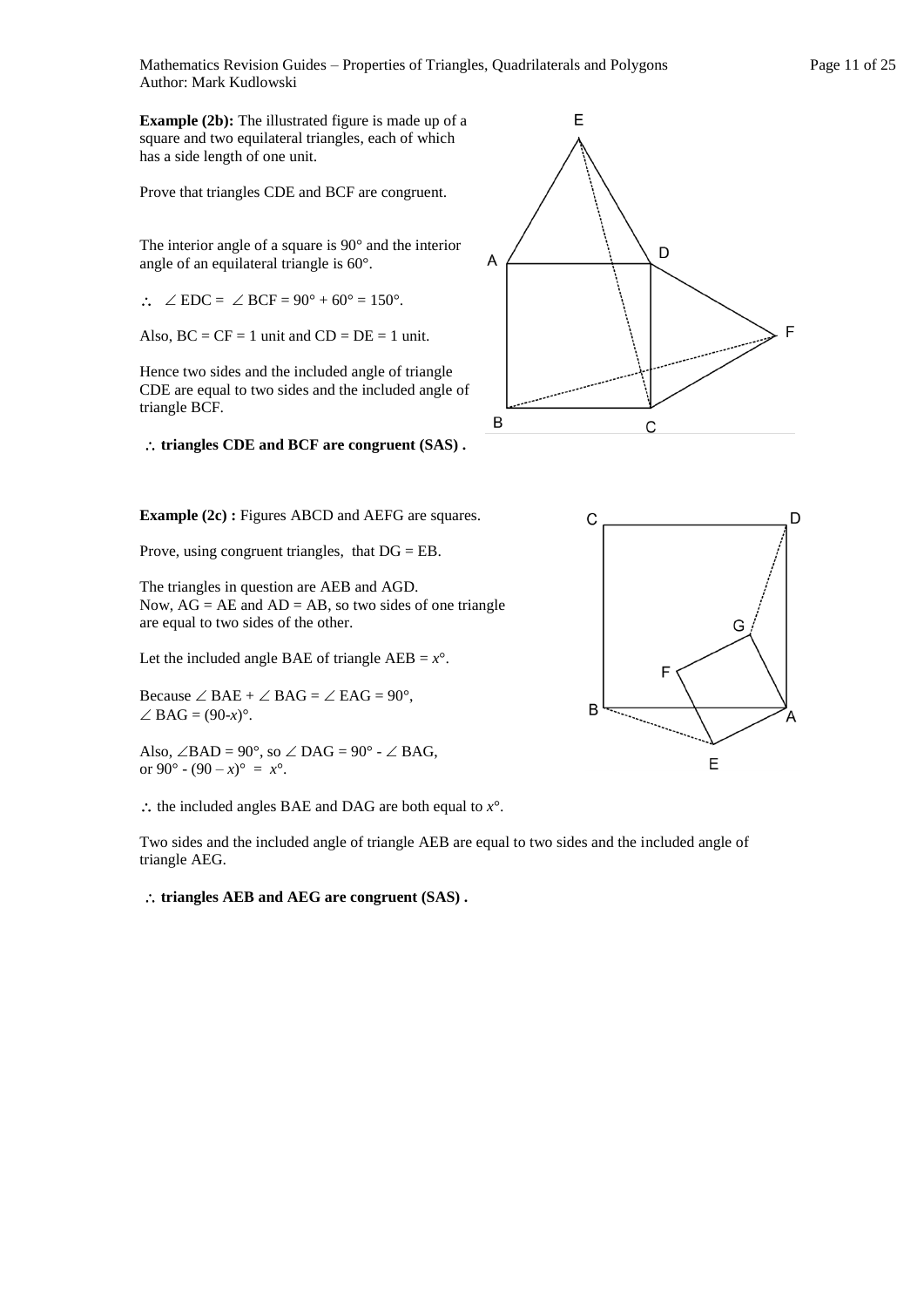Mathematics Revision Guides – Properties of Triangles, Quadrilaterals and Polygons Page 12 of 25 Author: Mark Kudlowski

**Example (2d) :** ABCD is a quadrilateral divided into two triangles by the diagonal AC. Given that the areas of the triangles ABC and ADC are equal, prove that diagonal AC bisects diagonal BD.

The two triangles ABC and ADC share the same base AC, and because their areas are equal, their perpendicular heights must also be equal.

Recall the triangle area formula:

Area =  $\frac{1}{2}$  (base)  $\times$  (height) rearranged to

Height =  $(2 \times \text{area}) \div (\text{base})$ 



We draw a perpendicular from B to the base AC, meeting at P, and another from D to the base, meeting at Q. The perpendiculars are equal in length, i.e.  $BP = DQ$ , and  $\angle$  BPX =  $\angle$  DQX = 90°.

Next we draw the diagonal BD, forming two right-angled triangles BPX and DQX.

Because  $\angle$  BXP and  $\angle$  DXQ are vertically opposite, they are equal. Each angle is also opposite the corresponding perpendicular.

Triangles BPX and DQX are therefore congruent  $(AAS = AAS)$  and so  $BX = XD$ .

**Diagonal AC bisects diagonal BD.** 

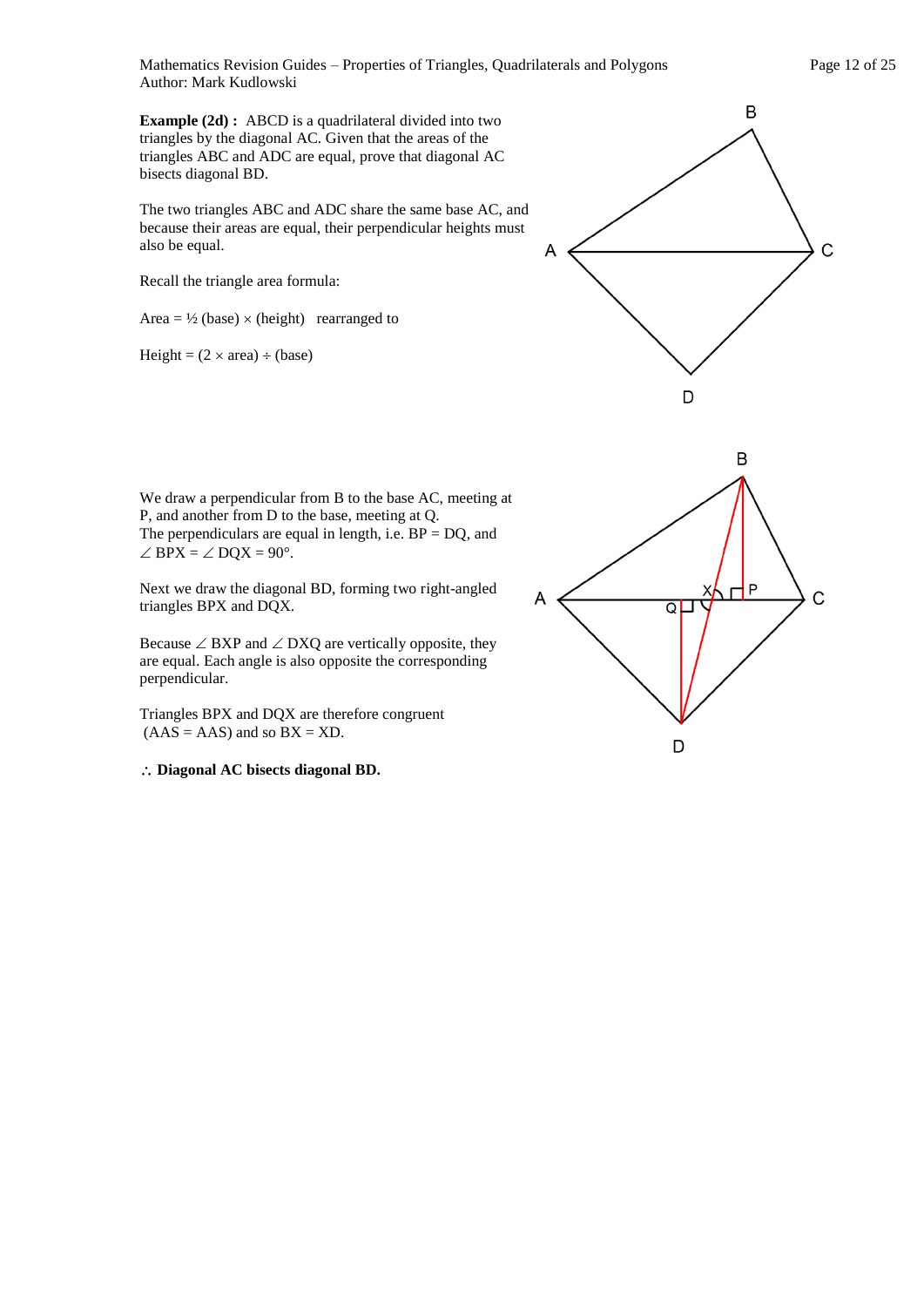#### **Similar triangles.**

Two figures are said to be **similar** if they have the same shape, regardless of actual size, so the conditions are less strict than those for congruency.

The two triangles below are similar because the angles are equal, despite the difference in side lengths.



**If three angles of one triangle equal three angles of the other, then the triangles are similar.** 

The two triangles below have their side lengths in the same ratio.

The ratio 40 : 60 : 70 can be simplified to 4 : 6: 7 if we divide the side lengths in millimetres by 10, and so can the ratio 32 : 48 : 56 if we divide them by 8.



**If three sides of one triangle are in the same ratio as three sides of the other, then the triangles are similar.**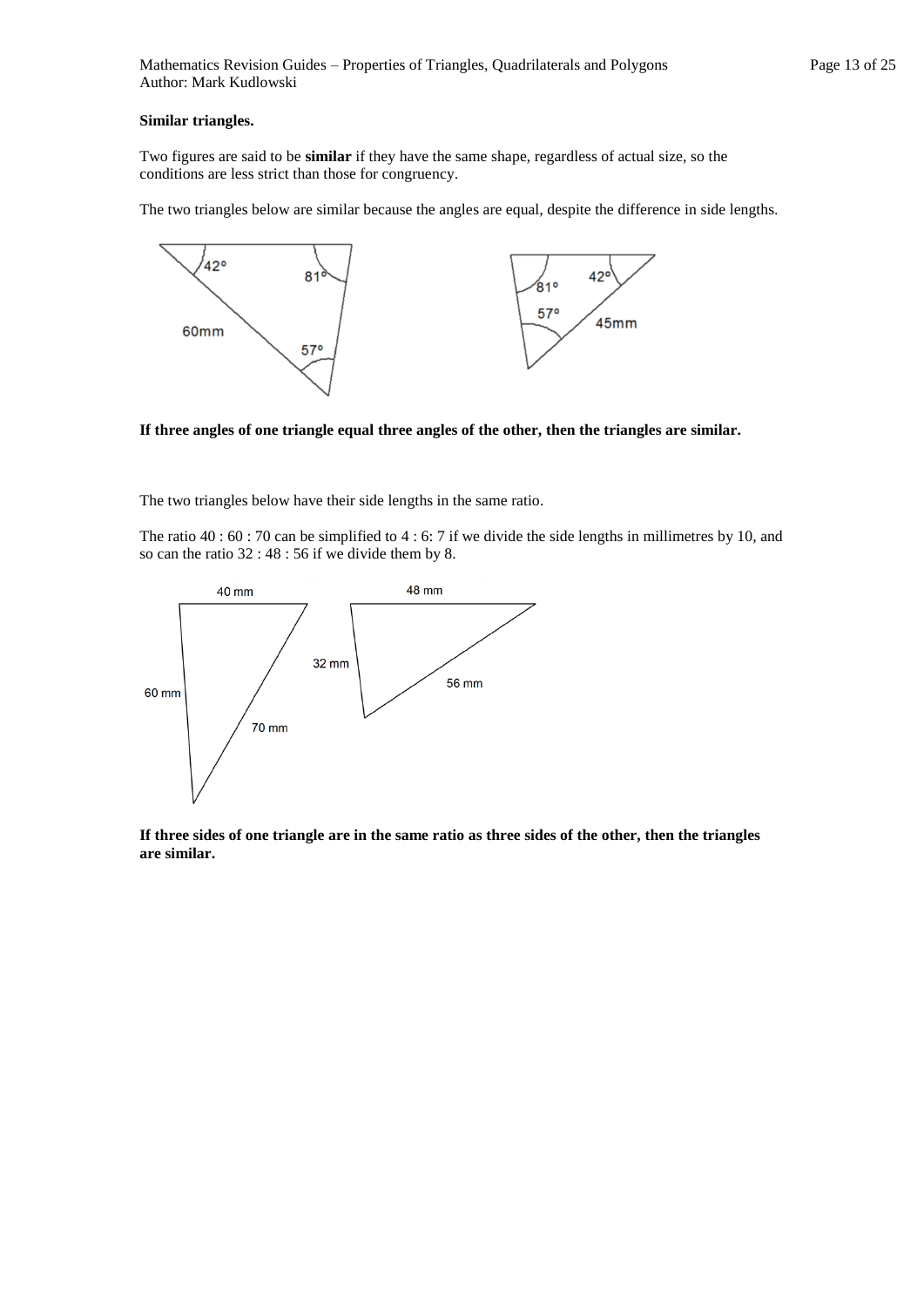The triangles below have two sides and their included angle stated, and the two stated sides are in the same ratio because the ratios 40 : 64 and 25 : 40 can both be simplified to 5 : 8 by division. The triangles also have the same included angle.



**If two sides of one triangle are in the same ratio as two sides of the other, and the included angles between the two pairs of sides are the same, then the triangles are similar.** 

Congruency and similarity can also be defined in terms of transformations.

If shape *A* can be transformed to shape *B* by translation, rotation or reflection (either singly or combined) , then figures *A* and *B* are **congruent.**

If shape *A* can be transformed to shape *B* by translation, rotation, reflection or enlargement (either singly or combined) , then figures *A* and *B* are **similar.**

These definitions hold true for all shapes, not just triangles.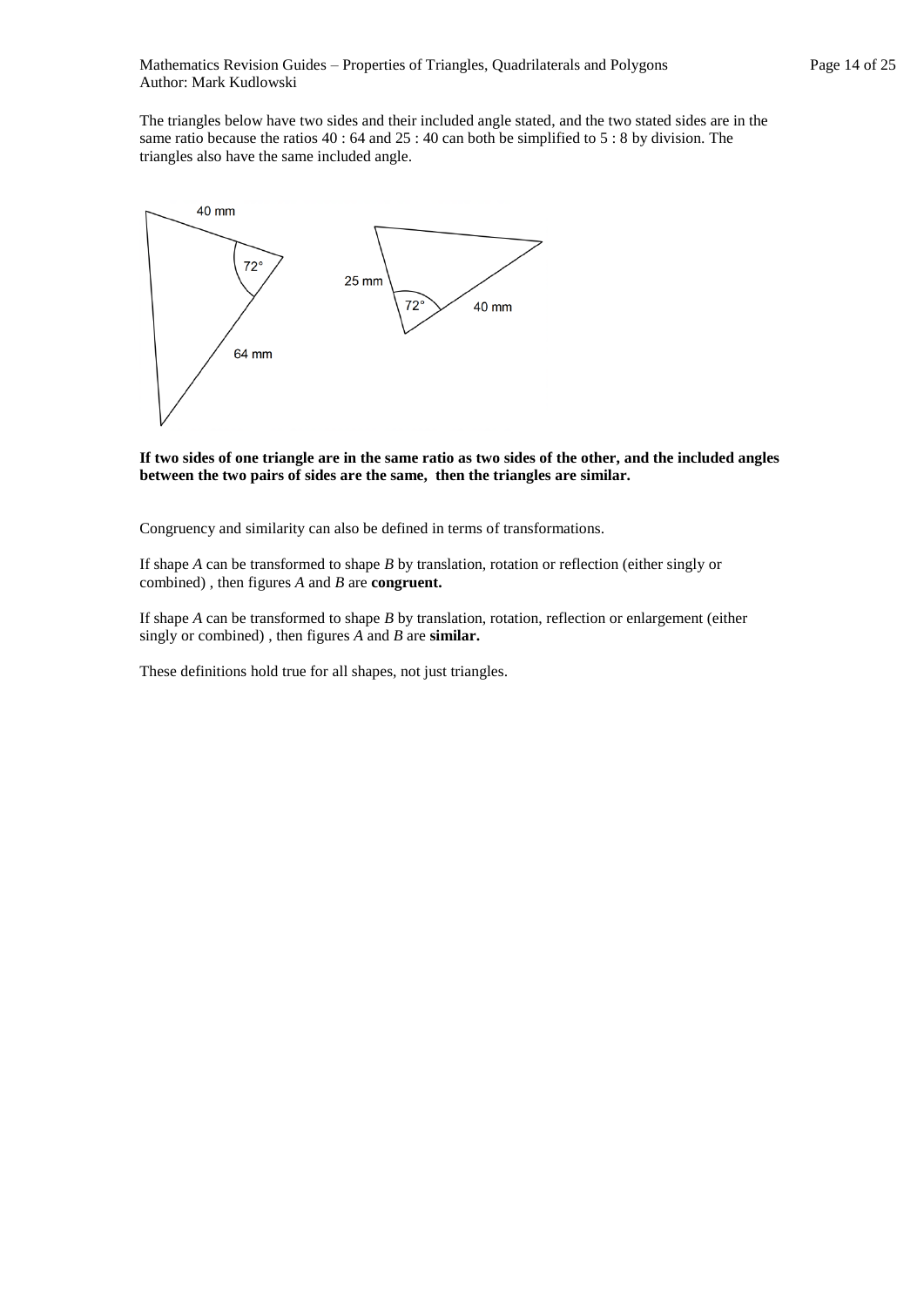Mathematics Revision Guides – Properties of Triangles, Quadrilaterals and Polygons Page 15 of 25 Author: Mark Kudlowski

#### **Introduction to quadrilaterals**.

Quadrilaterals are plane figures bounded by four straight sides, and they too can be classified into various types, based mainly on symmetry and the properties of their sides and diagonals.

A general quadrilateral need not have any symmetry, nor any parallel sides. Its angles and sides could also all be different.

#### **Angle sum of a quadrilateral.**

The square and rectangle have all their interior angles equal to 90°, and therefore their interior angle sum is 360°.

This holds true for all quadrilaterals, because *any* quadrilateral can be divided into two triangles by one of its diagonals, e.g. quadrilateral ABCD can be divided into the two triangles ABD and BCD by adding diagonal BD.

The interior angle sum of a triangle is 180°,and therefore the interior angle sum of a quadrilateral is 360°.

To find the exterior angle sum of a *convex* quadrilateral, we use the same reasoning as that for the triangle.

The interior angle-sum,  $A + B + C + D$ , = 360°.

The exterior angle sum is

 $((180 - A) + (180 - B) + (180 - C) + (180 - D))$ <sup>o</sup>

or  $(720 - (A + B + C + D))^{\circ}$ 

or  $720^{\circ} - 360^{\circ} = 360^{\circ}$ .

#### **The exterior angle sum of a convex quadrilateral is 360°.**

Note that the idea of an exterior angle is meaningless when we are dealing with a reflex angle.

A concave quadrilateral, such as the example shown right, has a reflex angle, and if it also has a line of symmetry, it is known as an arrowhead or delta.





CONCAVE QUADRILATERAL

# A B C D



**QUADRILATERAL**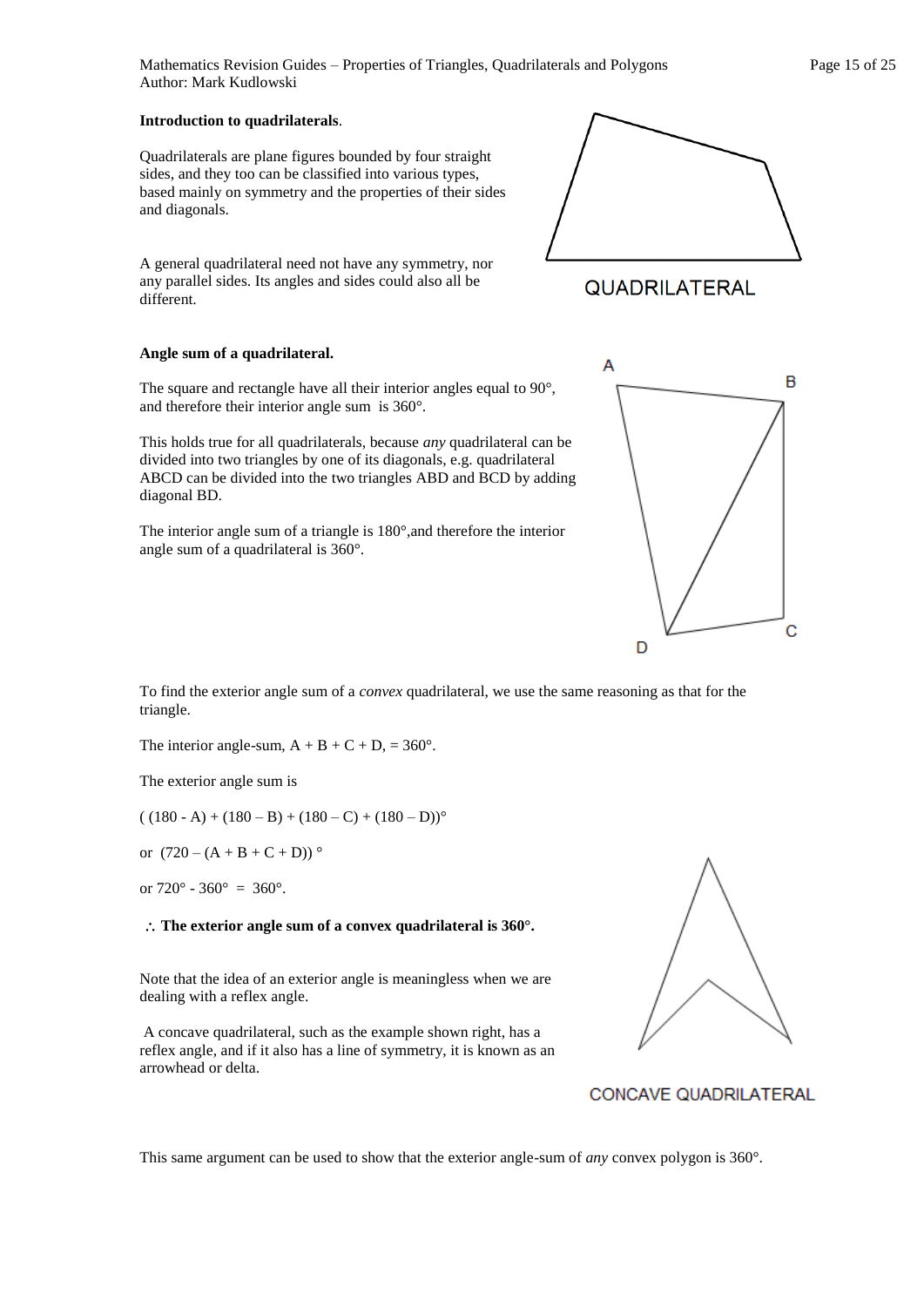Mathematics Revision Guides – Properties of Triangles, Quadrilaterals and Polygons Page 16 of 25 Author: Mark Kudlowski

**Example (3):** Find angle C in this quadrilateral, given that angle  $A = 70^{\circ}$ , angle  $B = 96^\circ$  and angle  $D =$  angle A.

 $C = 360$  ° –  $(70 + 96 + 70)$ °  $= (360 - 236)^{\circ} = 124^{\circ}.$ 



We shall now start to examine the properties of some more special quadrilaterals.

#### **The trapezium.**

If one pair of sides is parallel, the quadrilateral is a **trapezium**.



A trapezium whose non-parallel sides are equal in length is an **isosceles trapezium.**  In the diagram, sides BC and AD are equal in length. An isosceles trapezium also has adjacent pairs of angles equal. Thus, angles A and B are equal, as are angles C and D.

Furthermore, the diagonals of an isosceles trapezium are also equal in length, thus AC = BD. There is also a line of symmetry passing through the midpoints P and Q of the parallel sides as well as point M, the intersection of the diagonals.

(Although, in this example, the diagonals appear to meet at right angles, this is not generally true.)

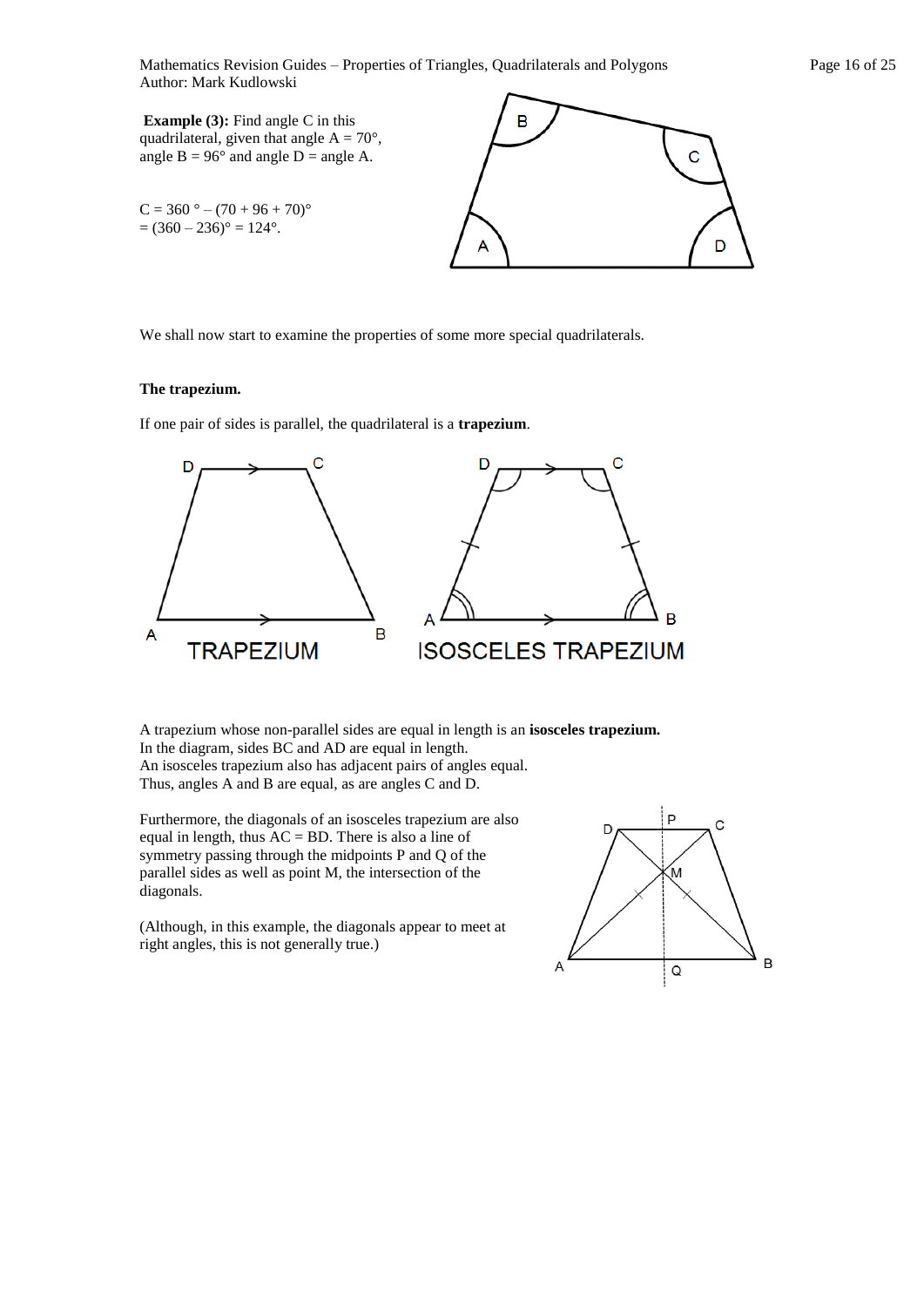#### **The kite.**

A kite has one pair of opposite angles and both pairs of adjacent sides equal. In the diagram, sides AB and AD are equal in length, as are CB and CD. Also, angles B and D are equal.



A kite is symmetrical about one diagonal, which bisects it into two mirror-image congruent triangles. In this case, the diagonal AC is the line of symmetry, and triangles ABC and ADC are thus congruent. Hence AC also bisects the angles BAD and BCD,  $BX = XD$ , and the diagonals AC and BD intersect at right angles.

#### **The arrowhead or "delta".**

This quadrilateral has one reflex angle (here BCD), but shares all the other properties of the kite, although one of the "diagonals" (here BD) lies outside the figure.

This is an example of a concave quadrilateral.

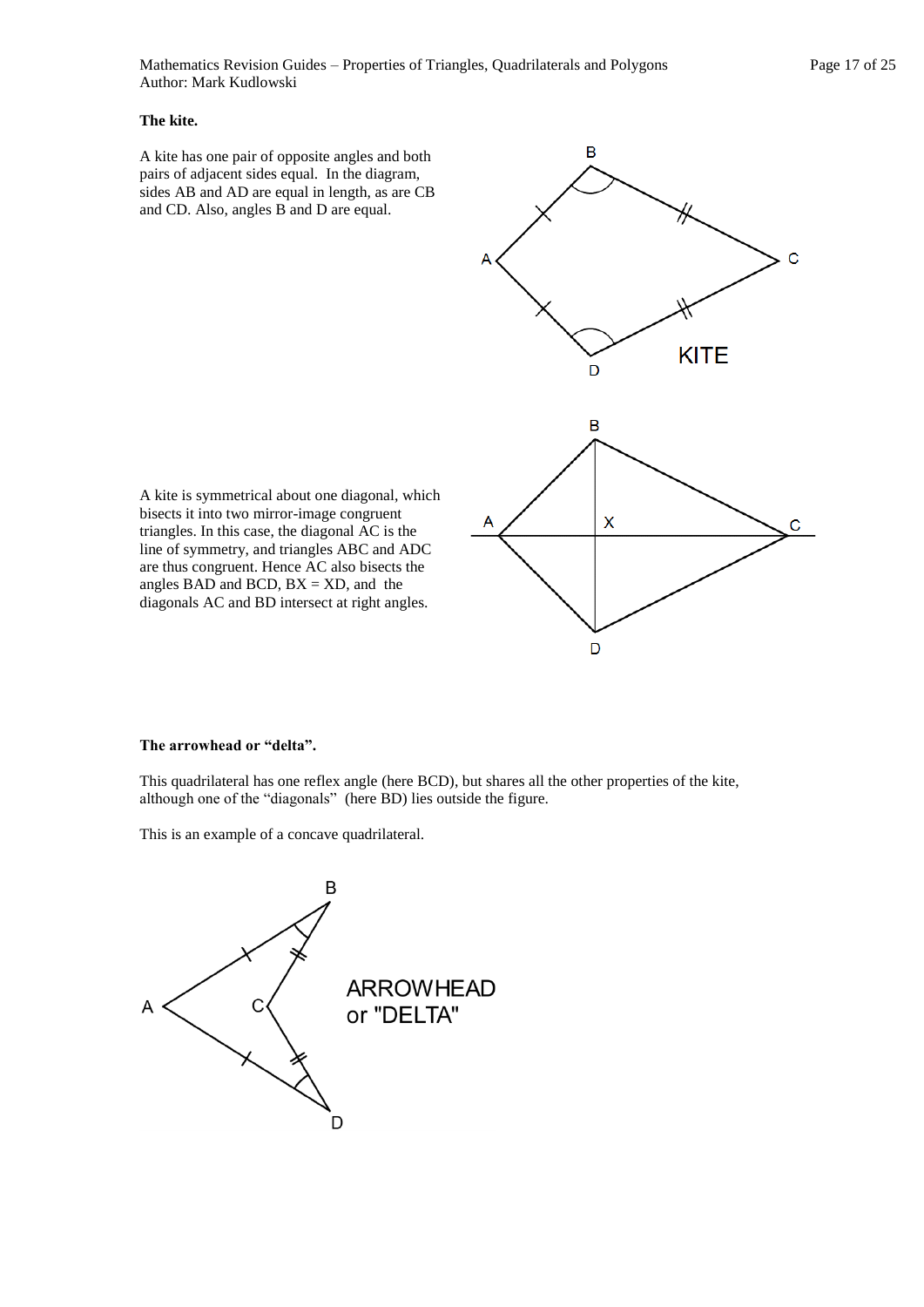#### **The parallelogram.**

Whereas a trapezium has at one pair of sides parallel, a **parallelogram** has both pairs of opposite sides equal and parallel, as well as having opposite pairs of angles equal. Thus, in the diagram, side  $AD =$ side BC, and side  $AB = side CD$ . Additionally, angle  $A = angle C$ , and angle  $B = angle D$ .



The diagonals of a parallelogram bisect each other, so in the diagram below,  $AM = MC$  and  $BM = MD$ . We also have rotational symmetry of order 2 about the point M, the midpoint of each diagonal.

Note however that a parallelogram does not generally have a line of symmetry.

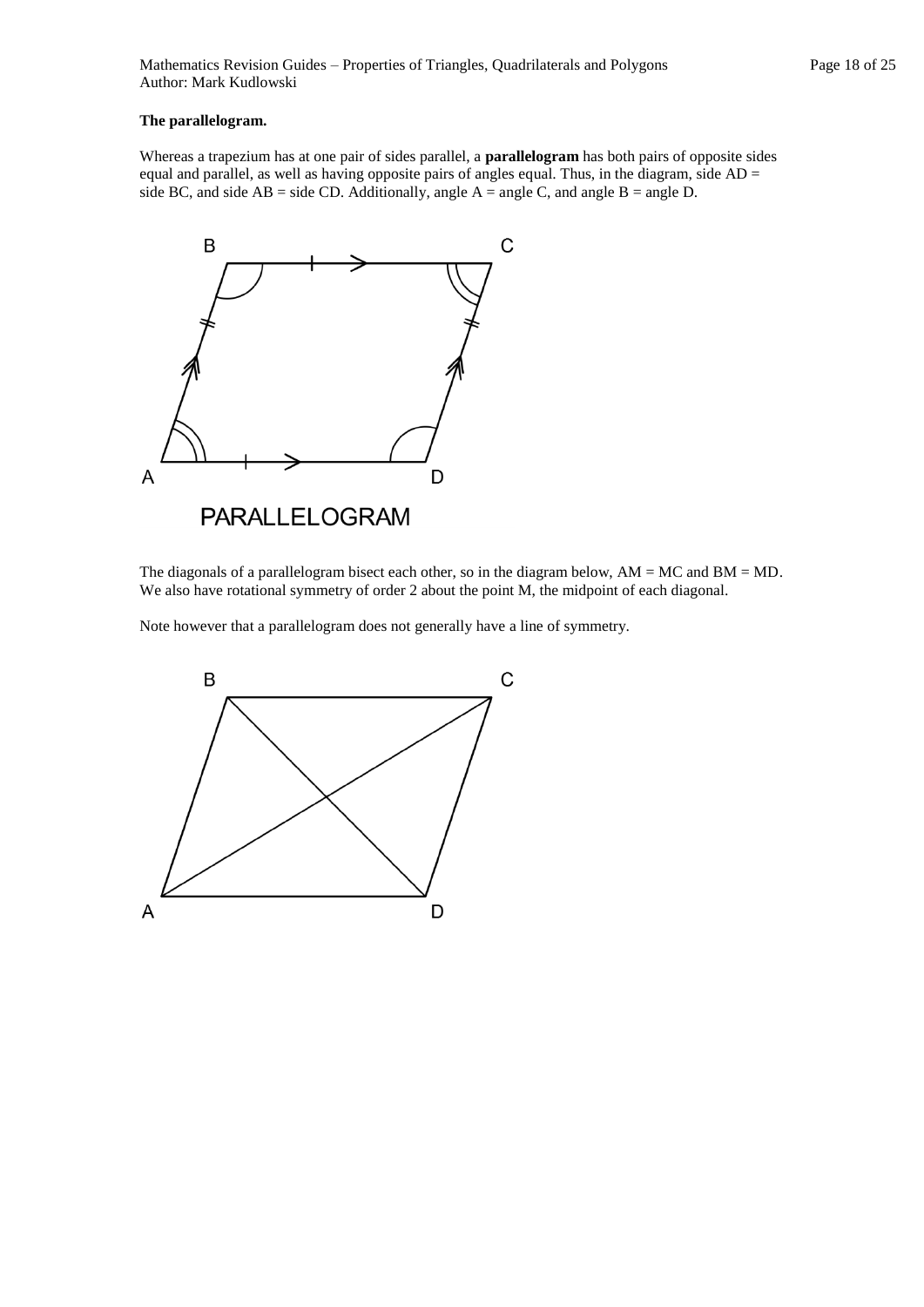#### **The rhombus.**

A **rhombus** has all the properties of a parallelogram, but it also has all its sides equal in length. Hence here,  $AB = BC = CD = DA$ .



Although a parallelogram does not as a rule have any lines of symmetry, a rhombus has two lines of symmetry coinciding with the diagonals, as well as order-2 rotational symmetry.

Thus, triangles ABC and ACD are congruent, as are triangles BAD and BCD. The diagonals bisect each other at right angles, so  $AM = MC$  and  $BM = MD$ . The diagonals also bisect the angles of the rhombus.

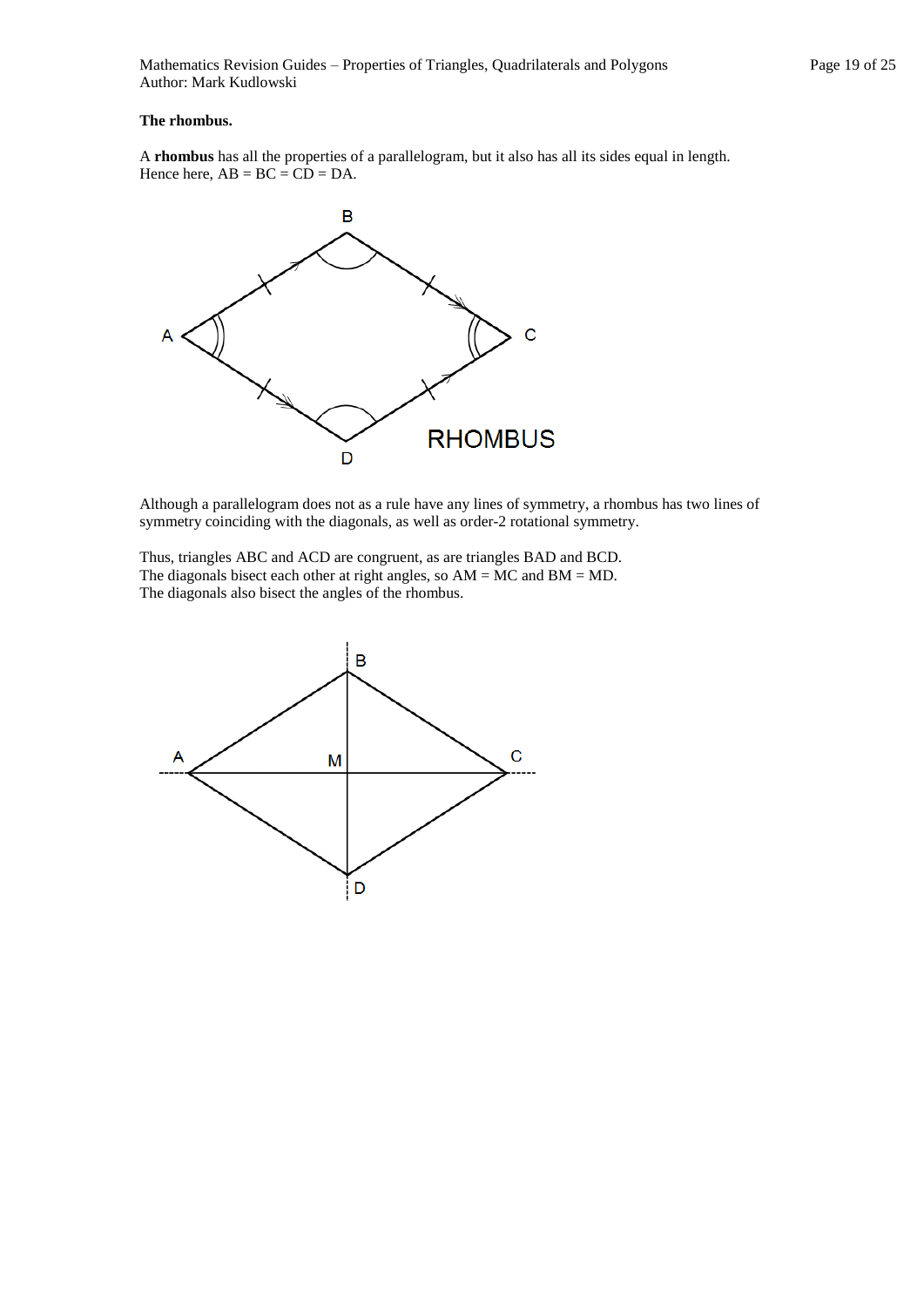#### **The rectangle.**

A **rectangle** also has all the properties of a parallelogram, but it additionally has all its four angles equal to 90°. Hence angles A, B, C and D are all right angles.



As stated earlier, a parallelogram does not generally have any lines of symmetry, but a rectangle has two lines of symmetry passing through lines joining the midpoints of opposite pairs of sides, i.e. PQ and RS in the diagram. A rectangle also has order-2 rotational symmetry.

The diagonals of a rectangle are equal in length and bisect each other, therefore  $AC = BD$ , and  $AM =$  $MC = BM = MD$ . They do not generally bisect at right angles, though.

Thus, triangles AMB and CMD are congruent, as are triangles BMC and AMD.



It can be seen that both the rectangle and the rhombus are not quite 'perfect' when it comes to symmetry, although they complement each other.

The rhombus has all its sides equal, but not all its angles; the rectangle has all its angles equal to 90°, but not all its sides. The diagonals of a rhombus meet at right angles, but are not equal in length, whereas those of a rectangle are equal in length but do not meet at right angles.

That leaves us with one type of quadrilateral combining the 'best' of both the rectangle and the rhombus.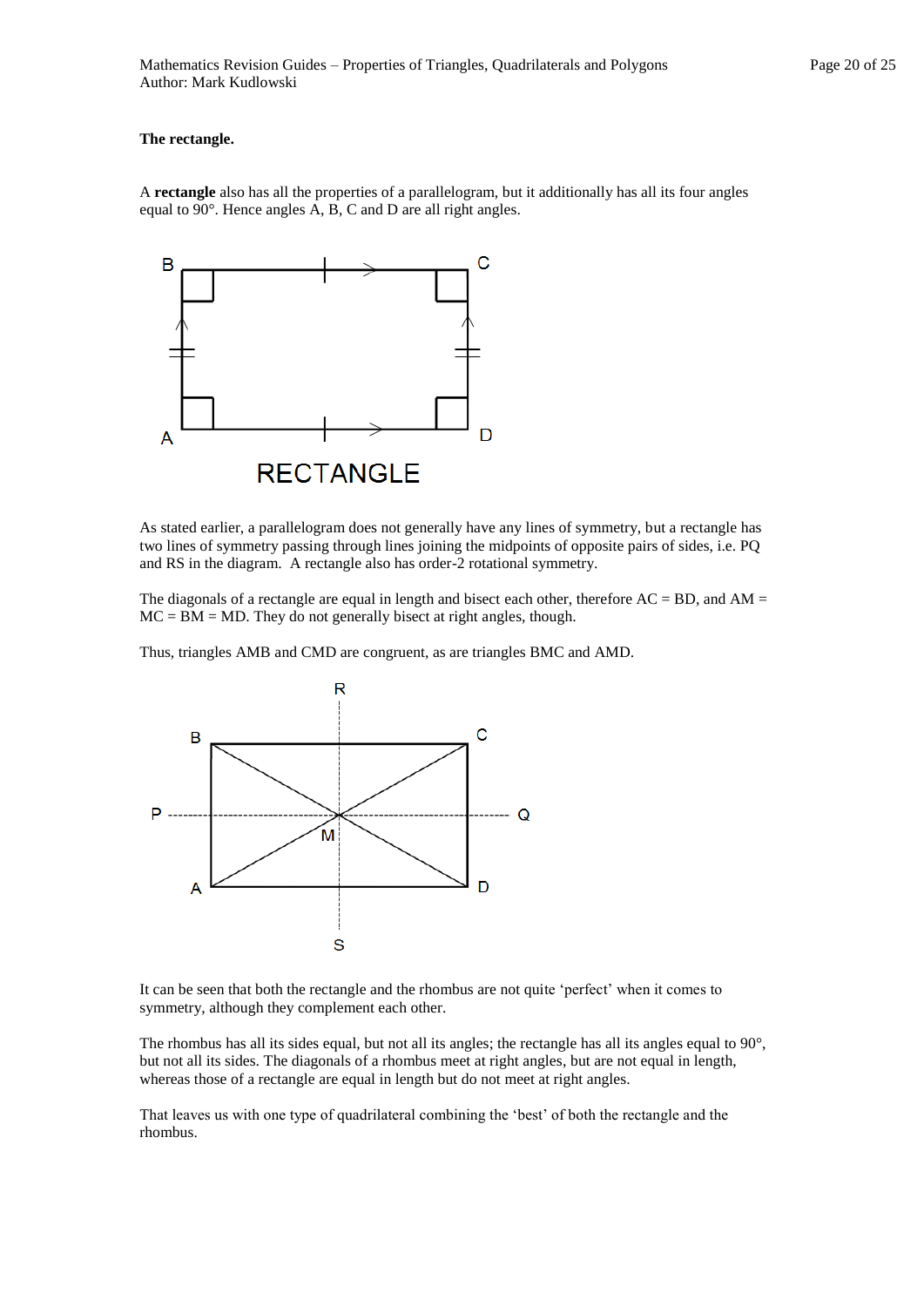Mathematics Revision Guides – Properties of Triangles, Quadrilaterals and Polygons Page 21 of 25 Author: Mark Kudlowski

#### **The square.**

A **square** is the most 'perfect' of quadrilaterals, combining the symmetries and properties of the rectangle and the rhombus.

All four sides are equal. Thus  $AB = BC = CD = DA$ . All four angles A, B, C, D are right angles. Both pairs of sides are parallel.



A square also has greater symmetry than a rectangle or a rhombus.

There are now four lines of symmetry; two passing through the diagonals AC and BD, and the other two passing through the midpoints of opposite sides at PQ and RS. A square also has rotational symmetry of order 4.

The diagonals bisect each other and are equal in length. Hence  $AC = BD$ , and  $AM = MB = CM = MD$ . They also bisect their respective angles - AC bisects angles A and C, and BD bisects angles B and D.

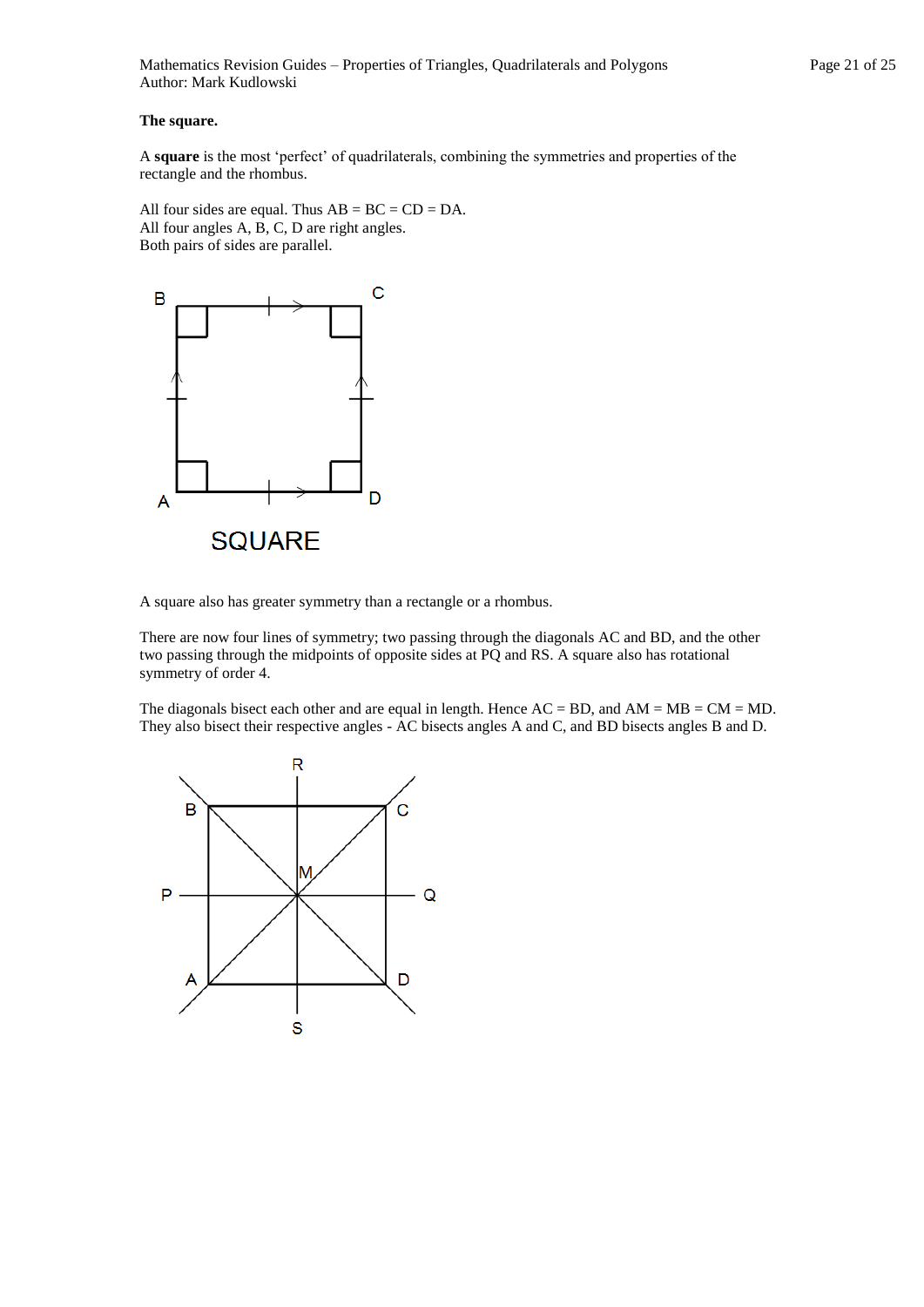#### **Polygons.**

A polygon is any plane figure with three or more straight sides.

A regular polygon has all of its sides and angles equal.

A few examples are shown as follows:



Since the exterior angles of any convex polygon sum to 360°, it follows that the exterior angle of a regular polygon (in degrees) is the number of sides divided into 360.

Thus, for example, the exterior angle of a regular pentagon is  $\frac{360}{5}$  ° or 72°, and its interior angle is  $(180 - 72)$ ° or  $108$ °.

Similarly, a regular hexagon has an exterior angle of  $\frac{360}{6}$  ° or 60°, and its interior angle is 120°.

**Example (4):** A regular polygon has all its interior angles equal to 140°. How many sides does it have?

If the interior angles of the polygon are all equal to 140°, then its exterior angles must all be equal to  $(180-140)$ °, or  $40$ °.

Since all the exterior angles of the polygon sum to 360°, it follows that the number of sides is equal to  $\frac{360}{40}$  or 9.

(The name for such a polygon is a **regular nonagon**).

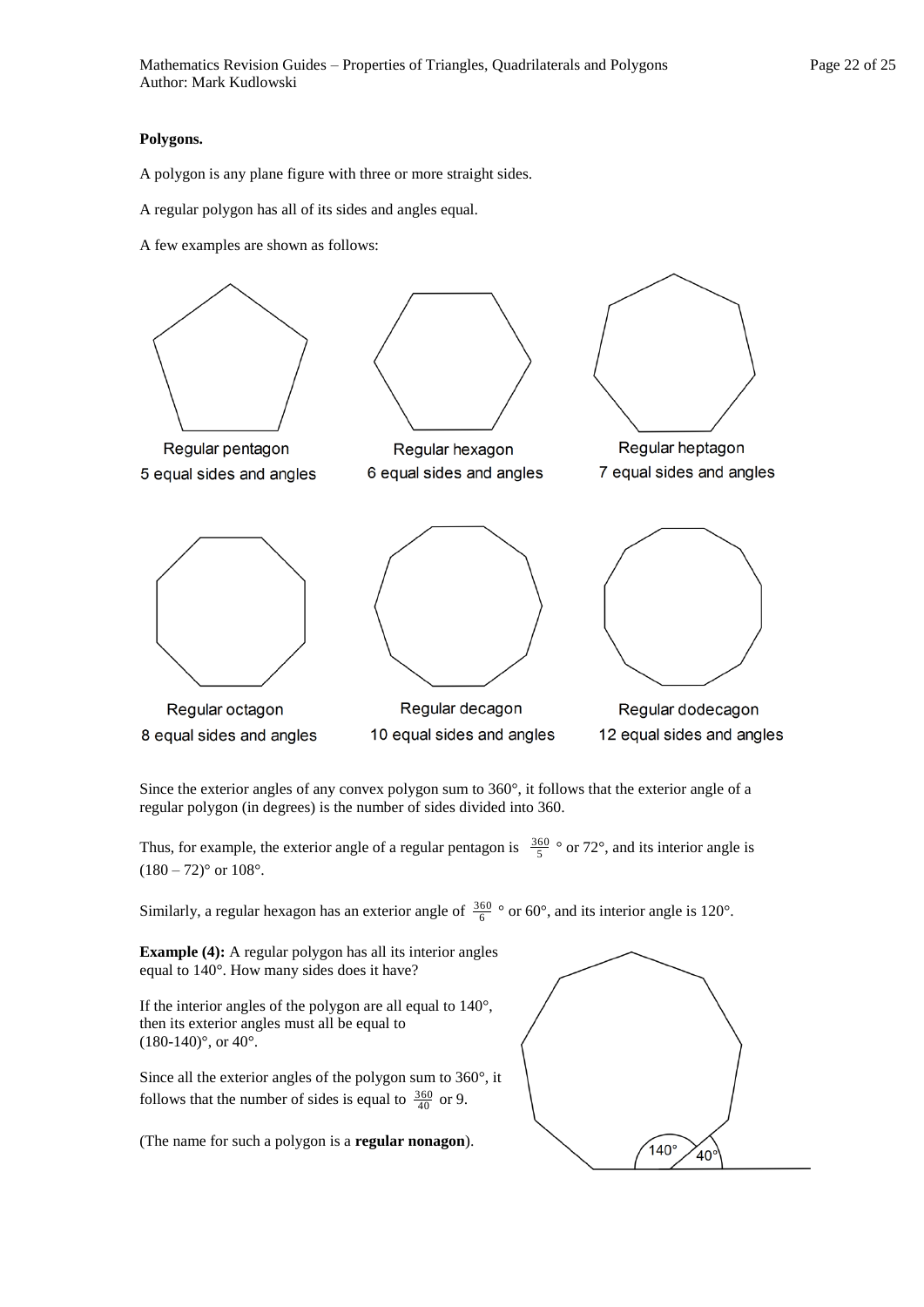**Example (5):** A floor is tiled using regular polygonal tiles. The diagram on the right shows part of the pattern.

Two of the three types of polygon used are squares and regular hexagons.

Calculate the number of sides in the third type of polygon.

Three polygons meet at each corner of the pattern, namely a square, a regular hexagon and the unknown polygon.

The interior angle of the square is 90°, and the exterior angle of the hexagon is  $\frac{360}{6}$  ° or 60°, so its interior angle is 120°.

Since the angles around each corner add to 360°, the third polygon has an interior angle of  $360^{\circ}$  -  $(90^{\circ} + 120^{\circ})$ , or  $150^{\circ}$ .

Hence one exterior angle of the third polygon is (180-150)° or 30°

The number of sides in the third polygon is  $\frac{360}{30}$  or 12, i.e. it is a dodecagon.

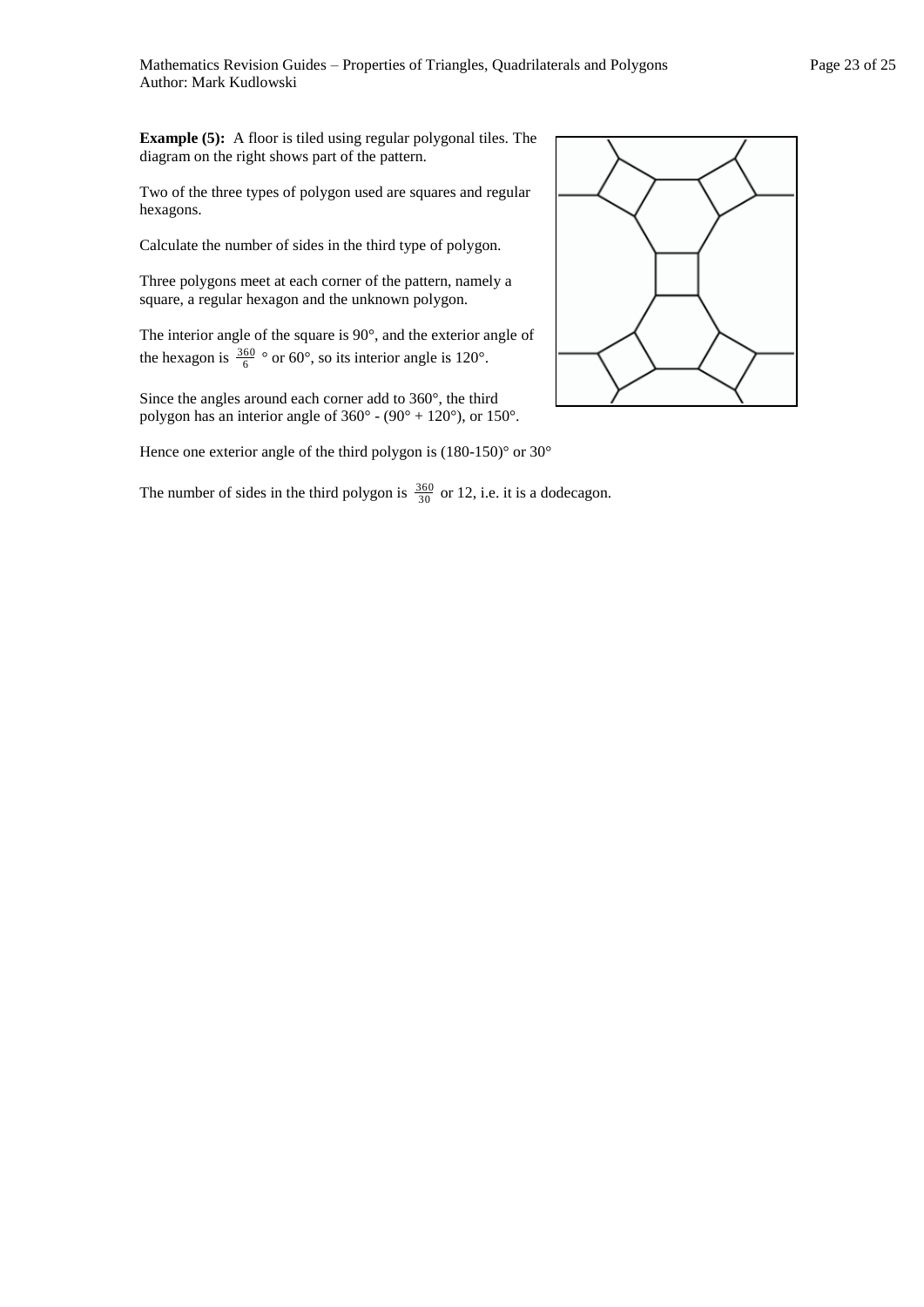We have seen earlier how an equilateral triangle has 3 lines of symmetry and rotational symmetry of order 3; also, how a square has 4 lines of symmetry and rotational symmetry of order 4.

This same pattern occurs in **all** regular polygons – they have as many lines of symmetry as they have sides; likewise, their order of rotational symmetry is equal to the number of sides.

See the example of a regular hexagon below.